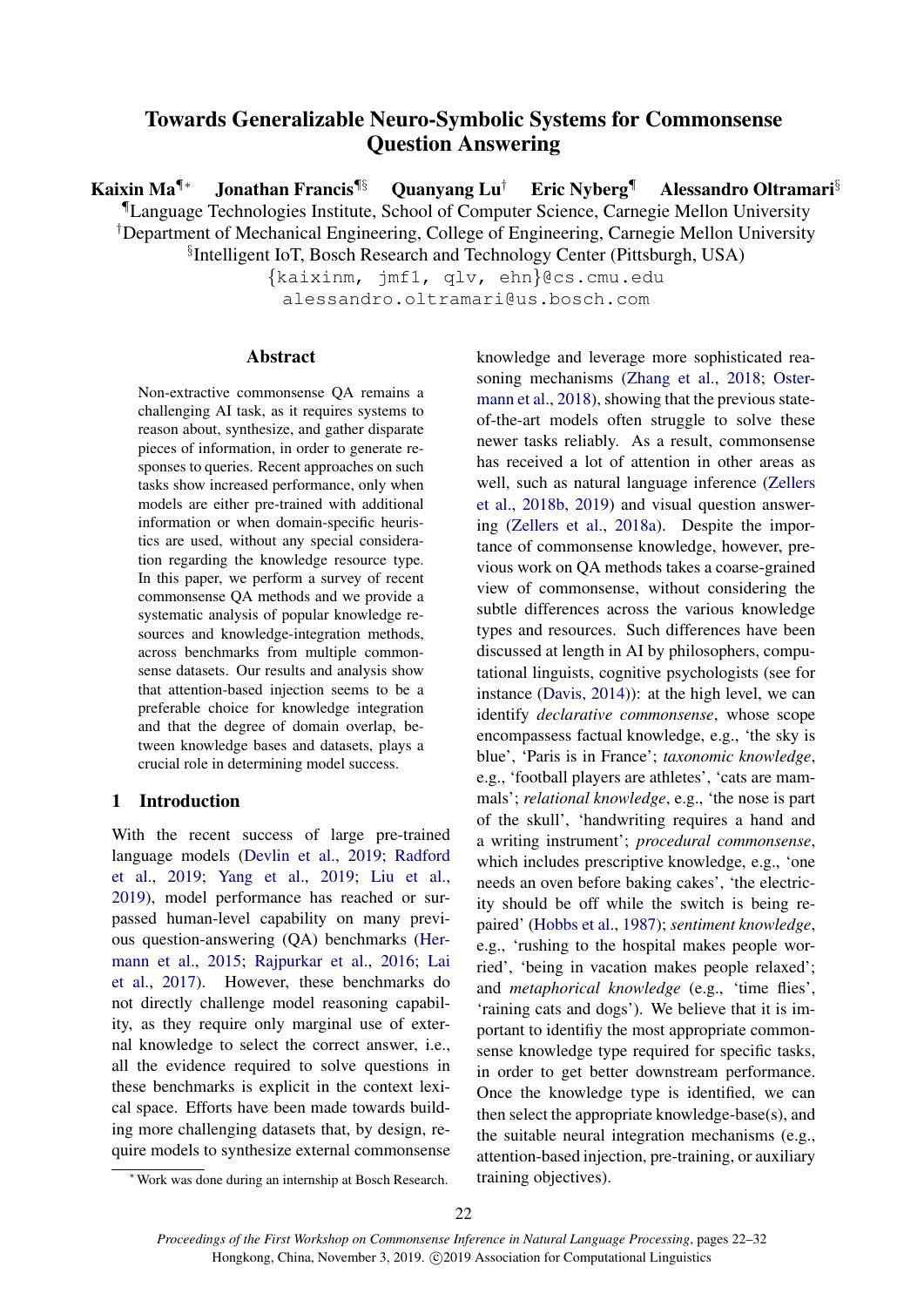Accordingly, in this work we conduct a comparison study of different knowledge bases and knowledge integration methods, and we evaluate model performance on two multiple-choice QA datasets that explicitly require commonsense reasoning. In particular, we used ConceptNet [\(Speer](#page-9-4) [et al.,](#page-9-4) [2016\)](#page-9-4) and the recently-introduced ATOMIC [\(Sap et al.,](#page-9-5) [2019\)](#page-9-5) knowledge resources, integrating them with the *Option Comparison Network* model (OCN; [Ran et al.](#page-9-6) [\(2019\)](#page-9-6)), a recent stateof-the-art model for multiple choice QA tasks. We evalutate our models on the DREAM [\(Sun](#page-9-7) [et al.,](#page-9-7) [2019\)](#page-9-7) and CommonsenseQA [\(Talmor et al.,](#page-9-8) [2019\)](#page-9-8) datasets. An example from DREAM that requires commonsense is shown in Table [1,](#page-1-0) and an example from CommonsenseQA is shown in Table [2.](#page-1-1) Our experimental results and analysis suggest that attention-based injection is preferable for knowledge integration and that the degree of domain overlap, between knowledge-base and dataset, is vital to model success.<sup>[1](#page-1-2)</sup>

<span id="page-1-0"></span>Dialogue:

M: I hear you drive a long way to work every day. W: Oh, yes. it's about sixty miles. but it doesn't seem that far, the road is not bad, and there's not much traffic. Question: How does the woman feel about driving to work? Answer choices:

A. She doesn't mind it as the road conditions are good.\*

B. She is unhappy to drive such a long way everyday.

C. She is tired of driving in heavy traffic.

Table 1: An example from the DREAM dataset; the asterisk (\*) denotes the correct answer.

<span id="page-1-1"></span>

Table 2: An example from the CommonsenseQA dataset; the asterisk (\*) denotes the correct answer.

# 2 Related Work

It has been recognized that many recent QA tasks require external knowledge or commonsense to solve, and numerous efforts have been made in injecting commonsense in neural models. [Bauer](#page-8-5)

[et al.](#page-8-5) [\(2018\)](#page-8-5) introduced a pipeline for extracting grounded multi-hop commonsense relation paths from ConceptNet and proposed to inject commonsense knowledge into neural models' intermediate representations, using attention. Similarly, [Mi](#page-9-9)[haylov and Frank](#page-9-9) [\(2018\)](#page-9-9) also proposed to extract relevant knowledge triples from ConceptNet and use Key-Value Retrieval [\(Miller et al.,](#page-9-10) [2016\)](#page-9-10) to gather information from knowledge to enhance the neural representation. [Zhong et al.](#page-10-5) [\(2018\)](#page-10-5) proposed to pre-train a scoring function using knowledge triples from ConceptNet, to model the direct and indirect relation between concepts. This scoring function was then fused with QA models to make the final prediction. [Pan et al.](#page-9-11) [\(2019a\)](#page-9-11) introduced an entity discovery and linking system to identify the most salient entities in the question and answer-options. Wikipedia abstracts of these entities are then extracted and appended to the reference documents to provide additional information. [Weissenborn et al.](#page-10-6) [\(2018\)](#page-10-6) proposed a strategy of dynamically refining word embeddings by reading input text as well as external knowledge, such as ConceptNet and Wikipedia abstracts. More recently, [Lin et al.](#page-8-6) [\(2019\)](#page-8-6) proposed to extract subgraphs from ConceptNet and embed the knowledge using Graph Convolutional Networks [\(Kipf](#page-8-7) [and Welling,](#page-8-7) [2016\)](#page-8-7). Then the knowledge representation is integrated with word representation through an LSTM layer and hierarchical attention mechnism. [Lv et al.](#page-9-12) [\(2019\)](#page-9-12) introduced graphbased reasoning modules that takes both Concept-Net knowledge triples and Wikipedia text as inputs to refine word representations from a pretrained language model and make predictions.

Commonsense knowledge integration has also received a lot of attention on many other tasks. [Tandon et al.](#page-9-13) [\(2018\)](#page-9-13) proposed to use commonsense knowledge as hard/soft constraints to bias the neural model's prediction on a procedural text comprehension task. [Ma et al.](#page-9-14) [\(2018\)](#page-9-14) proposed to used embedded affective commonsense knowledge inside LSTM cell to control the information flow in each gate for sentiment analysis task. [Li and Srikumar](#page-8-8) [\(2019\)](#page-8-8) presented a framework to convert declarative knowlegde into first-order logic that enhance neural networks' training and prediction. [Peters et al.](#page-9-15) [\(2019\)](#page-9-15) and [Levine et al.](#page-8-9) [\(2019\)](#page-8-9) both tried to injecting knowlegde into language models by pretraining on knowledge bases.

Previous works only focus on using external

<span id="page-1-2"></span><sup>&</sup>lt;sup>1</sup> [From a terminological standpoint, 'domain overlap' here](#page-8-5) [must be interpreted as the overlap between question types in](#page-8-5) [the targeted datasets, and types of commonsense represented](#page-8-5) [in the knowledge bases under consideration.](#page-8-5)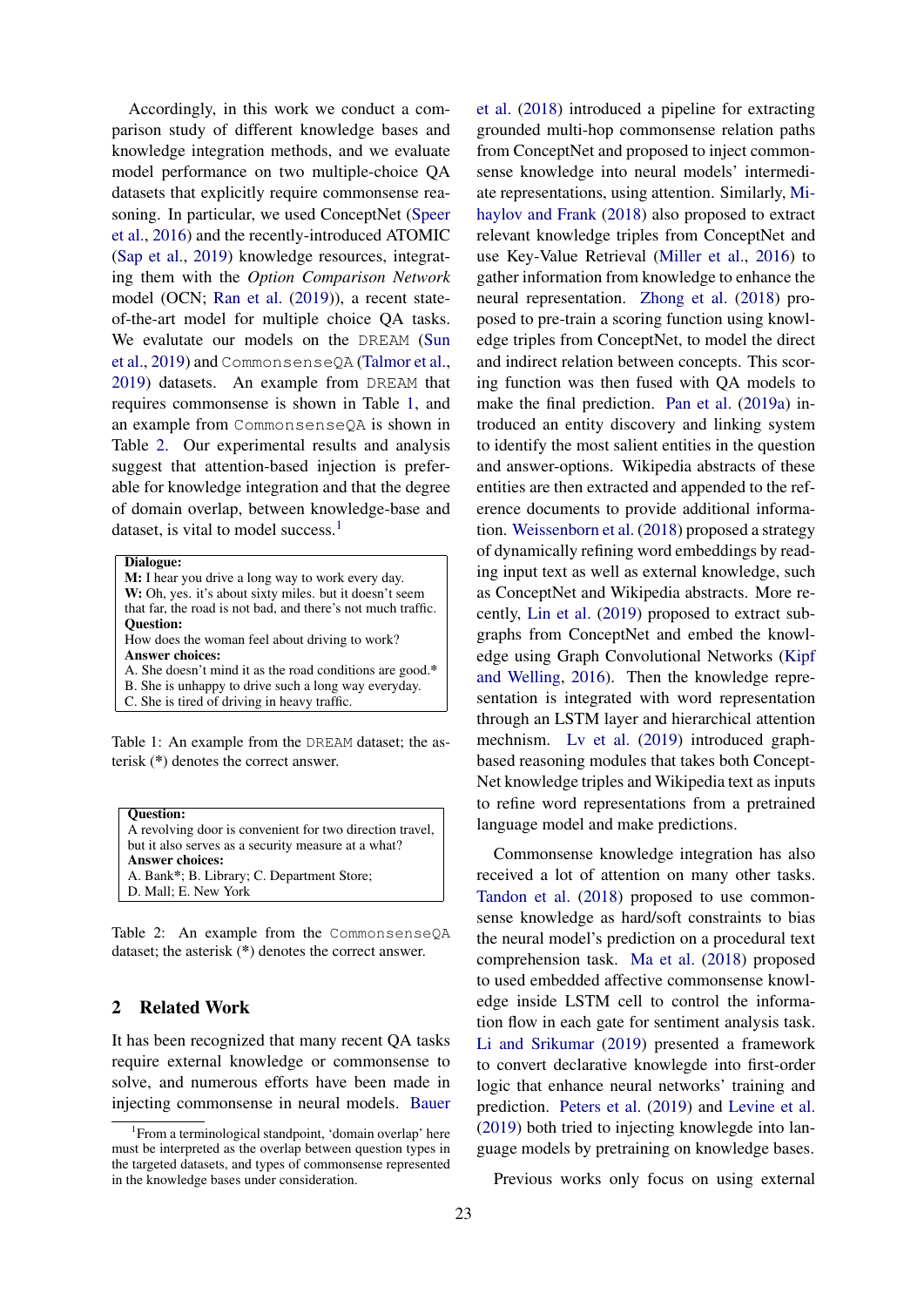knowledge sources to improve model performance on certain tasks, disregarding the type of commonsense knowledge and how the domain of the knowledge resource affects results on downstream tasks. In this paper, we examine the roles of knowledge-base domain and specific integration mechanisms on model performance.

## 3 Approach Overview

In this section, we describe the model architecture used in our experiments. Next, we introduce two popular knowledge resources, we define our knowledge-extraction method, then we illustrate various neural knowledge-integration mechanisms.

## 3.1 Model architecture

The BERT model [\(Devlin et al.,](#page-8-0) [2019\)](#page-8-0) has been applied to numerous QA tasks and has achieved very promising performance, particularly on the DREAM and CommonsenseQA datasets. When utilizing BERT on multiple-choice QA tasks, the standard approach is to concatenate the dialogue context and the question with each answer-option, in order to generate a list of tokens which is then fed into BERT encoder; a linear layer is added on top, in order to predict the answer. One aspect of this strategy is that each answeroption is encoded independently: from a cognitive perspective, this aspect contradicts how humans typically solve multiple-choice QA tasks, namely by *weighing* each option to find correlations within them, in addition to correlations with respect to the question. To address this issue, [Ran](#page-9-6) [et al.](#page-9-6) [\(2019\)](#page-9-6) introduced the *Option Comparison Network* (OCN) that explicitly models pairwise answer-option interactions, making OCN bettersuited for multiple-choice QA task structures. We re-implemented OCN while keeping BERT as its upstream encoder.<sup>[2](#page-2-0)</sup> Specifically, given a dialogue D, a question Q, and an answer-option  $O_k$ , we concatenate them and encode with BERT to get hidden representation  $T_{enc} \in \mathbb{R}^{n \times d}$ :

$$
T_{enc} = BERT(D; Q; O_k)
$$
 (1)

Where  $d$  is the size of BERT's hidden representation and  $n$  is the total number of words. Next,

the dialogue encoding  $D_{enc} \in \mathbb{R}^{n_d \times d}$ , question encoding  $Q_{enc} \in \mathbb{R}^{n_q \times d}$ , and answer-option encoding  $O_{k,enc} \in \mathbb{R}^{n_o \times d}$  are separated from  $T_{enc}$ . Here, option-encoding consists both of question and option, i.e.  $Q_{enc} \subseteq O_{k,enc}$  and  $n_d + n_o = n$ , as suggested by [Ran et al.](#page-9-6) [\(2019\)](#page-9-6). Given a set of options  $O_k$  ( $k = 1, 2, ...$ ), these options are compared, pairwise, using standard tri-linear attention [\(Seo et al.,](#page-9-16) [2016\)](#page-9-16):

<span id="page-2-2"></span>
$$
Att(u, v) = W_1 \cdot u + W_2 \cdot v + (W_3 \circ v) \cdot u \quad (2)
$$

Where,  $W_1, W_2, W_3 \in \mathbb{R}^d$  are trainable weights and  $u \in \mathbb{R}^{x \times d}$ ,  $v \in \mathbb{R}^{y \times d}$  are input matrices; x and y here are generic placeholder for input lengths; matrix multiplication and elementwise multiplication are denoted by  $(·)$  and  $(∘)$ , respectively. Next, we gather information from all other options, to form a new option representation  $O_{k,new} \in \mathbb{R}^{n_o \times d}$ . Formally, given option  $O_{k,enc}$  and another option  $O_{l,enc} \in \mathbb{R}^{n_l \times d}$ ,  $O_{k,new}$ is computed as follows:

$$
O_k^l = O_{l,enc} \cdot \text{Att}(O_{l,enc}, O_{k,enc}) \tag{3}
$$

$$
O_k^l = [O_{k,enc} - O_k^l; O_{k,enc} \circ O_k^l] \tag{4}
$$

$$
O_{k,new} = \tanh(W_c \cdot [O_{k,enc}; \{O_k^l\}_{l \neq k}])
$$
 (5)

Where,  $W_c \in \mathbb{R}^{(d+2d(|O|-1)) \times d}$ , |O| denotes total number of options and  $n_l$  denotes the number of words in the compared option. Then, a gating mechanism is used to fuse the option-wise correlation information  $O_{k,new}$  with the current optionencoding  $O_{k,enc}$ . Gating values are computed as:

$$
G = sigmoid(W_g[O_{k,enc}; O_{k,new}; Q]) \quad (6)
$$

$$
\widetilde{Q} = Q_{enc} \cdot \text{softmax}(Q_{enc} \cdot V_a)^T \tag{7}
$$

$$
O_{fuse} = G \circ O_{k, enc} + (1 - G) \circ O_{k, new} \qquad (8)
$$

<span id="page-2-1"></span>Here,  $W_g \in \mathbb{R}^{3d \times d}$  and  $V_a \in \mathbb{R}^{d \times 1}$ . Co-attention [\(Xiong et al.,](#page-10-7) [2016\)](#page-10-7) is applied to re-read the dialogue, given the fused option-correlation features:

$$
A_{do} = \text{Att}(D_{enc}, O_{fuse})
$$
 (9)

$$
A_{od} = \text{Att}(O_{fuse}, D_{enc})
$$
 (10)

$$
O_d = A_{od} \cdot [D_{enc}; A_{do} \cdot O_{fuse}] \tag{11}
$$

$$
O_d = \text{ReLU}(W_p([O_d; O_{fuse}])) \tag{12}
$$

Here,  $W_p \in \mathbb{R}^{3d \times d}$ . Finally, self-attention [\(Wang](#page-9-17) [et al.,](#page-9-17) [2017\)](#page-9-17) is used to compute final option repre-

<span id="page-2-0"></span><sup>&</sup>lt;sup>2</sup>Because the newly-released XLNet has out-performed BERT on various tasks, we considered using XLNet as the OCN's encoder. However, from our initial experiments, XL-Net is very unstable, in that it easily provides degenerate solutions—a problem noted by [Devlin et al.](#page-8-0) [\(2019\)](#page-8-0) for small datasets. We found BERT to be more stable in our study.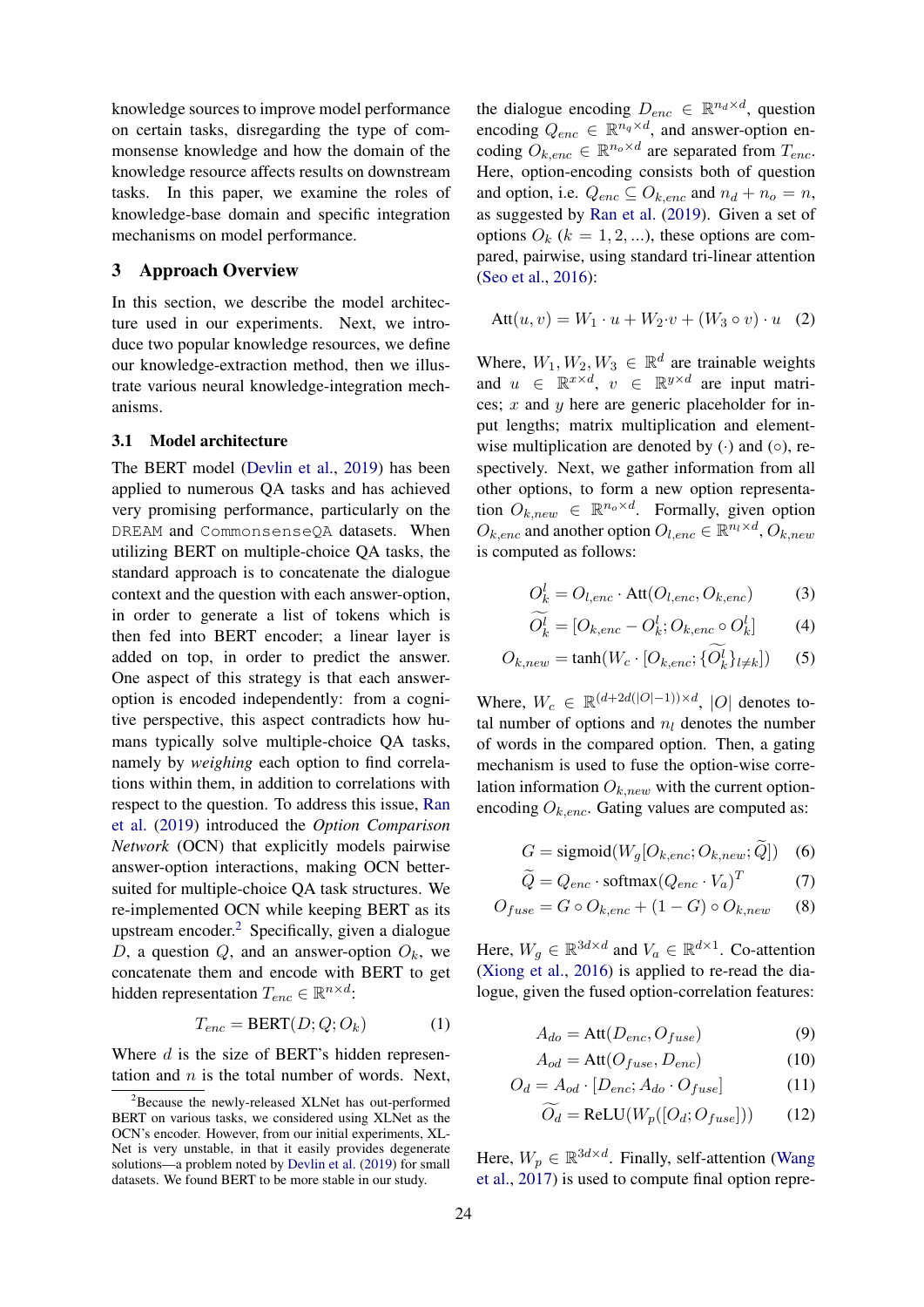<span id="page-3-0"></span>

Figure 1: Option Comparison Network with Knowledge Injection

sentation  $\widetilde{O_f} \in \mathbb{R}^{n_o \times d}$ :

$$
O_s = \widetilde{O_d} \cdot \text{Att}(\widetilde{O_d}, \widetilde{O_d}) \tag{13}
$$

$$
O_f = [\tilde{O_d}; O_s, \tilde{O_d} - O_s; \tilde{O_d} \circ O_s]
$$
 (14)

$$
\widetilde{O_f} = \text{ReLU}(W_f \cdot O_f) \tag{15}
$$

Unlike the vanilla BERT model, which takes the first token to predict the answer, max-pooling is applied on the sequence dimension of  $O_f \in$  $\mathbb{R}^{n_o \times d}$ , in order to generate the final prediction.

#### 3.2 Knowledge bases

The first knowledge-base we consider for our experiments is ConceptNet [\(Speer et al.,](#page-9-4) [2016\)](#page-9-4). ConceptNet contains over 21 million edges and 8 million nodes (1.5 million nodes in the partition for the English vocabulary), generating triples of the form  $(C1, r, C2)$ : the natural-language concepts C1 and C2 are associated by commonsense relation r, e.g., *(dinner, AtLocation, restaurant*). Thanks to its coverage, ConceptNet is one of the most popular semantic networks for commonsense. ATOMIC [\(Sap et al.,](#page-9-5) [2019\)](#page-9-5) is a new knowledge-base that focuses on procedural knowledge. Triples are of the form *(Event, r,* {*Effect*|*Persona*|*Mental-state*}), where head and tail are short sentences or verb phrases and  $r$  represents an *if-then* relation type. An example would be: *(X compliments Y, xIntent, X wants to be nice)*. Since both DREAM and CommonsenseQA datasets are open-domain and require general commonsense, we think these knowledge-bases are most appropriate for our investigation.

#### 3.3 Knowledge elicitation

ConceptNet. For the DREAM dataset, we find ConceptNet relations that connect dialogues and questions to the answer-options. The intuition is that these relation paths would provide explicit evidence that would help the model find the answer. Formally, given a dialogue D, a question Q, and an answer-option  $O$ , we find all ConceptNet relations *(C1, r, C2)*, such that  $C1 \in (D+Q)$  and  $C2 \in O$ , or vice versa. This rule works well for single-word concepts. However, a large number of concepts in ConceptNet are actually phrases, and finding exactly matching phrases in D/Q/O is much harder. To fully utilize phrase-based ConceptNet relations, we relaxed the exact-match constraint to the following:

$$
\frac{\text{\# words in } C \cap S}{\text{\# words in } C} > 0.5 \tag{16}
$$

Here, S represents  $D/Q/O$ , depending on which sequence we try to match the concept  $C$  to. Additionally, when the part-of-speech (POS) tag for a concept is available, we make sure it matches the POS tag of the corresponding word in  $D/Q/O$ . For CommonsenseQA, we use the same procedure to find ConceptNet relations for each answeroption, except that only  $Q$  is present and used. Table [3](#page-4-0) shows the extracted ConceptNet triples for the CommonsenseQA example in Table [2.](#page-1-1) It is worth noting that we are able to extract the original ConceptNet sub-graph that was used to create the question, along with some extra triples. Although not perfect, the bold ConceptNet triple does provide some clue that could help the model resolve the correct answer.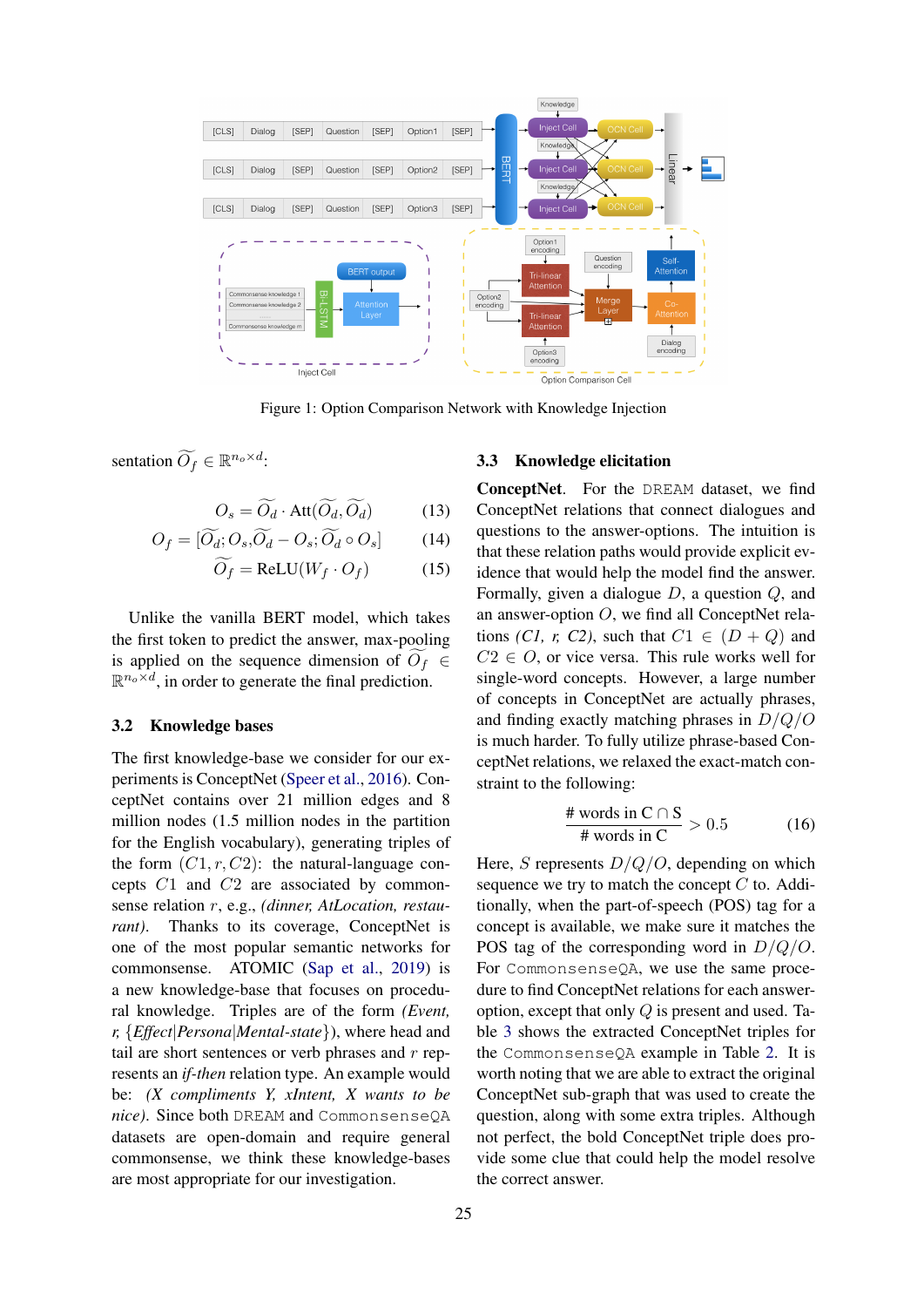<span id="page-4-0"></span>

| <b>Options</b>   | <b>Extracted ConceptNet triples</b>                         |
|------------------|-------------------------------------------------------------|
| Bank             | (revolving door AtLocation bank) (bank RelatedTo security)  |
| Library          | (revolving door AtLocation library)                         |
| Department Store | (revolving door AtLocation store) (security IsA department) |
| Mall             | (revolving door <i>AtLocation</i> mall)                     |
| New York         | (revolving door AtLocation New York)                        |

Table 3: Extracted ConceptNet relations for sample shown in Table [2.](#page-1-1)

<span id="page-4-1"></span>

| Input sentence | <b>Generated ATOMIC relations</b>                                |
|----------------|------------------------------------------------------------------|
| Utterance 1    | (xAttr dedicated) (xWant to get to work)                         |
| Utterance 2    | (xAttr far) (xReact happy) (xWant to get to their destination)   |
| Option A       | (xAttr calm) (xWant to avoid the road)                           |
| Option B       | (xAttr careless) (xReact annoyed) (xEffect get tired)            |
| Option C       | (xAttr frustrated) (xEffect get tired) (xWant to get out of car) |

Table 4: Sample generated ATOMIC relations for sample shown in Table [1.](#page-1-0)

ATOMIC. We observe that many questions in DREAM inquire about agent's opinion and feeling. Superficially, this particular question type seems well-suited for ATOMIC, whose focus is on folk psychology and related general implications; we could frame our goal as evaluating whether ATOMIC can provide relevant knowledge to help answer these questions. However, one challenge to this strategy is that heads and tails of knowledge triples in ATOMIC are short sentences or verb phrases, while rare words and person-references are reduced to blanks and PersonX/PersonY, respectively. This calls for a new matching procedure, different from the ConceptNet extraction strategy, for eliciting ATOMIC-specific relations: we rely on the recently-published COMET model [\(Bosselut et al.,](#page-8-10) [2019\)](#page-8-10) to generate new ATOMIC relations, with intermediate phrasal resolutions. In particular, we first segmented all dialogues, questions, and answer-options into sentences. We further segment long sentences into sub-sentences, using commas as seperators. Because only verb-phrases satisfy the definition of an "event" in ATOMIC (i.e., relations are only invoked by verbs), we remove all sentences/subsentences that do not contain any verb. Next, we use a pre-trained COMET model [\(Bosselut et al.,](#page-8-10) [2019\)](#page-8-10) to generate all possible ATOMIC relations, for all candidate sentences/sub-sentences and we use greedy-decoding to take the 1-best sequences. Table [4](#page-4-1) shows the sample ATOMIC relations, generated using the DREAM example in Table [1.](#page-1-0) It is interesting to note that the reaction for the woman agent (second utterance) is identified as *happy*, since she said that 'the road is not bad.' If we compare the identified attributes for answer-options,

the one from correct answer seems to be sematically closer than the other two.

# 3.4 Knowledge injection

Given previously extracted/generated knowledge triples, we need to integrate them with the OCN model. Inspired by [Bauer et al.](#page-8-5) [\(2018\)](#page-8-5), we propose to use attention-based injection. For Concept-Net knowledge triples, we first convert conceptrelation tokens into regular tokens, in order to generate a pseudo-sentence. For example, "*(book, At-Location, library)*" would be converted to "book at location library." Next, we use the BERT embedding layer to generate an embedding of this pseudo-sentence, with  $C$  denoting a ConceptNet relation:

$$
H_C = \text{BiLSTM}(C) \tag{17}
$$

If we let  $H_C \in \mathbb{R}^{1 \times 2l}$  be the concatenation of the final hidden states and  $l$  be the number of hidden units in the LSTM layer, then  $m$  ConceptNet relations would yield the commonsense knowledge matrix  $H_M \in \mathbb{R}^{m \times 2l}$ . We adopt the attention mechanism used in QAnet [\(Yu et al.,](#page-10-8) [2018\)](#page-10-8) to model the interaction between  $H_M$  and the BERT encoding output  $T_{enc}$  (from Equation [1\)](#page-2-1):

$$
\widetilde{H}_M = H_M \cdot W_{proj} \tag{18}
$$

$$
S = \text{Att}(H_M, T_{enc}) \tag{19}
$$

$$
A_m = \text{softmax}(\mathcal{S}) \cdot \bar{H}_M \tag{20}
$$

$$
A_t = \text{softmax}(\mathcal{S}) \cdot \text{softmax}(\mathcal{S}^T) \cdot T_{enc} \tag{21}
$$

$$
T_C = [T_{enc}; A_m; T_{enc} \circ A_m; T_{enc} \circ A_t]
$$
 (22)

$$
T_{out} = \text{ReLU}(T_C \cdot W_a) \tag{23}
$$

Specifically,  $H_M$  is first projected into the same dimension as  $T_{enc}$ , using  $W_{proj} \in \mathbb{R}^{2l \times d}$ . Then,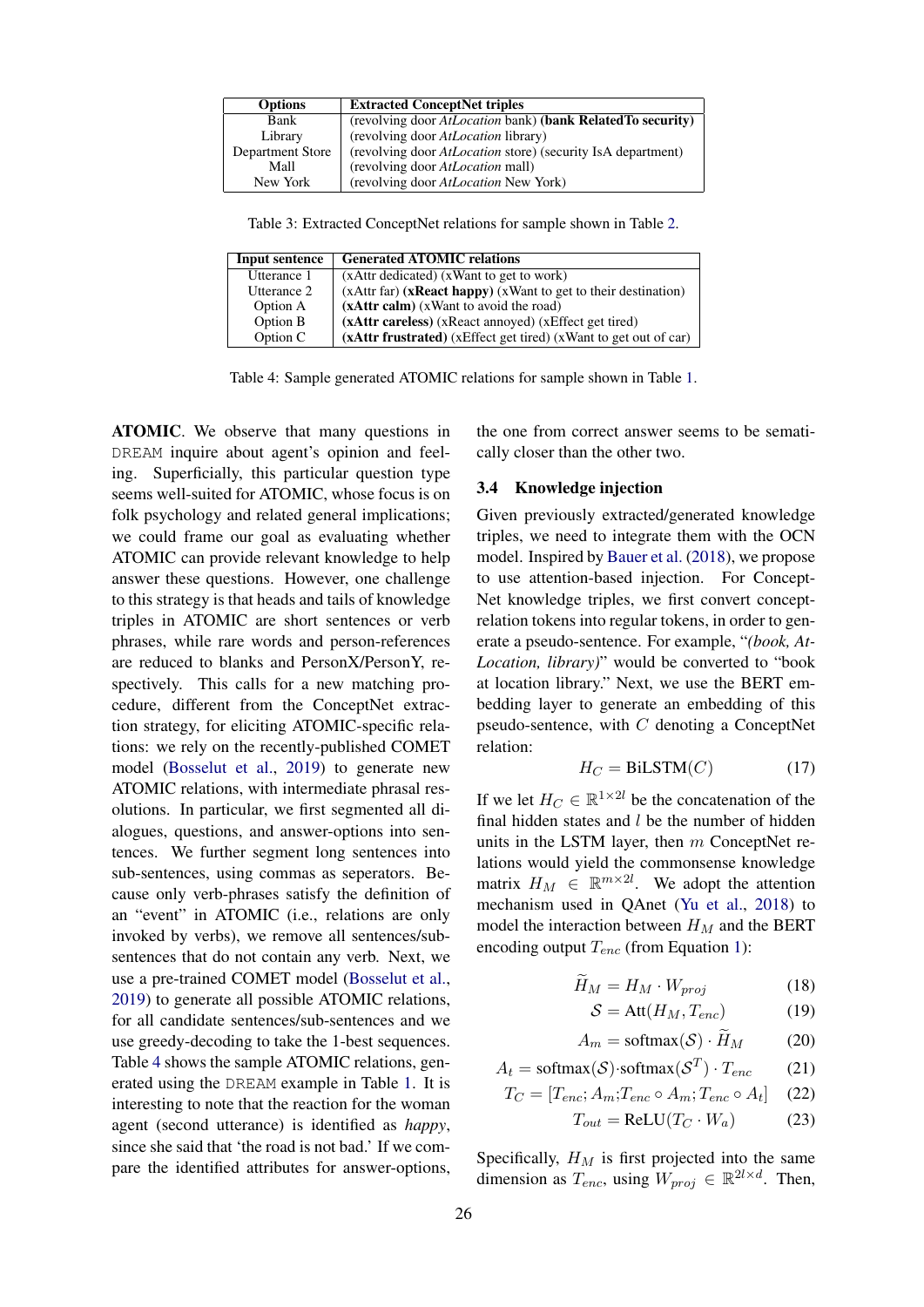the similarty matrix  $S \in \mathbb{R}^{n \times m}$  is computed using tri-linear attention, as in Equation [2.](#page-2-2) We then use  $S$  to compute text-to-knowledge attention  $A_m \in \mathbb{R}^{n \times d}$  and knowledge-to-text attention  $A_t \in \mathbb{R}^{n \times d}$ . Finally, the knowledge-aware textual representation  $T_{out} \in \mathbb{R}^{n \times d}$  is computed, where  $W_a \in \mathbb{R}^{4d \times d}$ .  $T_{out}$  is fed to subsequent layers (in place of  $T_{enc}$ ), in order to generate the prediction. The model structure with knowledge-injection is summarized in Figure [1.](#page-3-0)

For ATOMIC knowledge triples, the injection method is slightly different. Because heads of these knowledge triples are sentences/utterances and the tails contain attributes of the persons (i.e., subject and object of the sentence), it is not possible to directly inject the knowledge triples, asis. We replace the heads of the ATOMIC knowledge triples with the corresponding speaker for dialogues and leave as blank for the answeroptions. Next, we convert the special relation tokens into regular tokens, e.g., "xIntent"⇒"intent" and "oEffect"⇒ "others effect", to make pseudosentences. As a result, an ATOMIC relation "*(the road is not bad, xReact, happy)*" would be converted to "*(W, react, happy)*." Moreover, as the ATOMIC knowledge triples are associated with dialogues and answer-options, independently, we inject option relations into  $O_{enc} \in \mathbb{R}^{n_o \times d}$  and dialogue relations into  $D_{enc}$ , respectively, using the injection method described above.

#### 3.5 Knowledge pre-training

Pre-training large-capacity models (e.g., BERT, GPT [\(Radford et al.,](#page-9-0) [2019\)](#page-9-0), XLNet [\(Yang et al.,](#page-10-0) [2019\)](#page-10-0)) on large corpora, then fine-tuning on more domain-specific information, has led to performance improvements on various tasks. Inspired by this, our goal in this section is to observe the effect of pre-training BERT on commonsense knowledge and refining the model on task-specific content from our DREAM and CommonsenseQA corpora. Essentially, we would like to test if pretraining on our external knowledge resources can help the model acquire commonsense. For the ConceptNet pre-training procedure, pre-training BERT on pseudo-sentences formulated from ConceptNet knowledge triples does not provide much gain on performance. Instead, we trained BERT on the *Open Mind Common Sense* (OMCS) corpus [\(Singh et al.,](#page-9-18) [2002\)](#page-9-18), the original corpus that was used to create ConceptNet. We extracted about 930K English sentences from OMCS and randomly masked out 15% of the tokens; we then fine-tuned BERT, using a masked language model objective. Then we load this fine-tuned model into OCN and trained on DREAM and CommonsenseQA tasks. As for pre-training on ATOMIC, we again use COMET to convert ATOMIC knowledge triples into sentences; we created special tokens for 9 types of relations as well as blanks. Next, we randomly masked out 15% of the tokens, only masking out tail-tokens. We use the same OMCS pre-training procedure.

<span id="page-5-0"></span>

| Models                                                           | Dev Acc | <b>Test Acc</b> |
|------------------------------------------------------------------|---------|-----------------|
| BERT Large(*)                                                    | 66.0    | 66.8            |
| $XLNet(*)$                                                       |         | 72.0            |
| OCN                                                              | 70.0    | 69.8            |
|                                                                  | 70.5    | 69.6            |
| OCN + CN injection<br>OCN + AT injection<br>OCN + OMCS pre-train | 69.6    | 70.1            |
|                                                                  | 64.0    | 62.6            |
| OCN + ATOMIC pre-train                                           | 60.3    | 58.8            |

Table 5: Results on DREAM; the asterisk (\*) denotes results taken from leaderboard.

<span id="page-5-1"></span>

| Models                                                                                                   | Dev Acc |
|----------------------------------------------------------------------------------------------------------|---------|
|                                                                                                          | 68.8    |
| BERT + OMCS pre-train(*)<br>RoBERTa + CSPT(*)                                                            | 76.2    |
|                                                                                                          | 64.1    |
|                                                                                                          | 67.3    |
|                                                                                                          | 65.2    |
|                                                                                                          | 61.2    |
| OCN + CN injection<br>OCN + OMCS pre-train<br>OCN + ATOMIC pre-train<br>OCN + OMCS pre-train + CN inject | 69.0    |

Table 6: Results on CommonsenseQA; the asterisk (\*) denotes results taken from leaderboard.

## 4 Experiments

#### 4.1 Datasets

We choose to evaluate our hypotheses using the DREAM and CommonsenseQA datasets, because some / all questions require commonsense reasoning and because there remains a large gap between state-of-the-art models and human performance.

DREAM is a dialogue-based multiple-choice QA dataset, introduced by [Sun et al.](#page-9-7) [\(2019\)](#page-9-7). It was collected from English-as-a-foreign-language examinations, designed by human experts. The dataset contains 10,197 questions for 6,444 dialogues in total, and each question is associated with 3 answer-options. The authors point out that 34% of questions require commonsense knowledge to answer, which includes social implication, speaker's intention, or general world knowledge.

CommonsenseQA is a multiple-choice QA dataset that specifically measure commonsense reasoning [\(Talmor et al.,](#page-9-8) [2019\)](#page-9-8). This dataset is constructed based on ConceptNet [\(Speer et al.,](#page-9-4)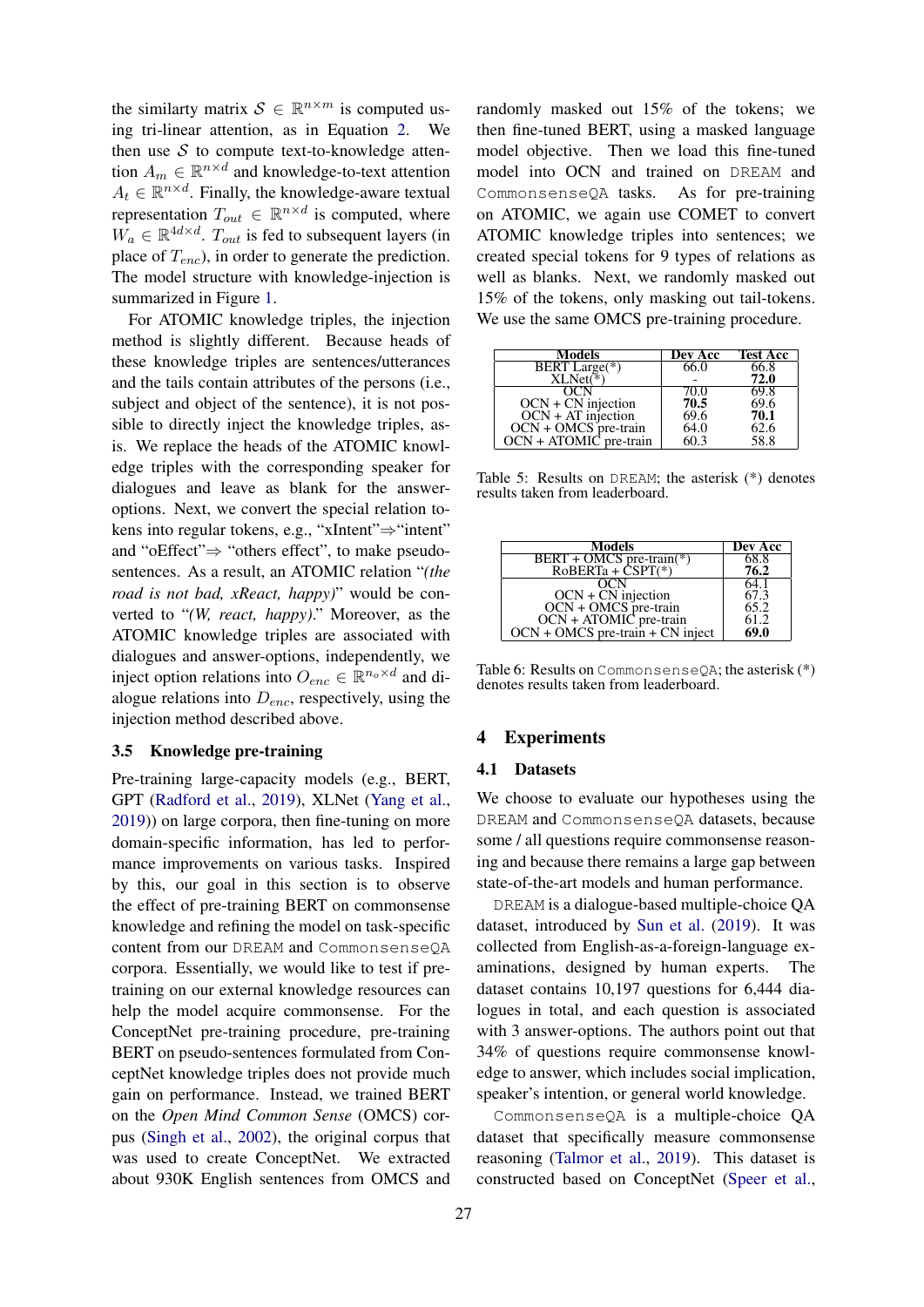[2016\)](#page-9-4). Specifically, a source concept is first extracted from ConceptNet, along with 3 target concepts that are connected to the source concept, i.e., a sub-graph. Crowd-workers are then asked to generate questions, using the source concept, such that only one of the target concepts can correctly answer the question. Additionally, 2 more distractor concepts are selected by crowd-workers so that each question is associated with 5 answeroptions. In total, the dataset contains 12,247 questions. For CommonsenseQA, we evaluate models on the development-set only, since test-set answers are not publicly available.

#### 4.2 Training details

For ease of comparison, we borrow hyperparameter settings from [Pan et al.](#page-9-19) [\(2019b\)](#page-9-19); we used the BERT Whole-Word Masking Uncased model [\(Devlin et al.,](#page-8-11) [2018\)](#page-8-11) for all experiments. For DREAM experiments, we used a max sequencelength of 512, batch-size of 24, learning rate of  $1e^{-5}$ , and we trained the model for 16 epochs. For CommonsenseQA, we used a max sequence length of 60, batch-size of 32, learning rate of  $1e^{-5}$ , and trained for 8 epochs. For pre-training on OMCS, we used max sequence length of 35, batch-size of 32, learning rate of  $3e^{-5}$ , and trained for 3 epochs. For pre-training on ATOMIC, the max sequence length is changed to 45, other hyperparameters remain the same, and we only use the ATOMIC training set. When using OCN on CommonsenseQA, since there is no dialogue, we compute co-attention with  $Q_{enc}$ , in place of  $D_{enc}$ , in order to keep the model structure consistent.

## 4.3 Results

DREAM results are shown in Table [5,](#page-5-0) and CommonsenseQA results are shown in Table [6.](#page-5-1) For all of our experiments, we run 3 trials with different random seeds and we report average scores in the tables. Evaluated on DREAM, our OCN model got a significant performance boost (+3.0%), compared to BERTlarge from previous work. We think the reasons are that OCN is better-suited for the task and that we used BERT Whole-Word Masking Uncased model. OCN with ConceptNet knowledge-injection achieves slightly better results on the development-set, while ATOMIC knowledge-injection helps achieve a small improvement on the test-set. However, we recognize that these improvements are very limited; to our

surprise, OCN pre-trained on OMCS or ATOMIC got significantly lower performance.

As for results on CommonsenseQA, Concept-Net knowledge-injection provides a significant performance boost (+2.8%), compared to the OCN baseline, suggesting that explicit links from question to answer-options help the model find the correct answer. Pre-training on OMCS also provides a small performance boost to the OCN baseline. Since both ConceptNet knowledge-injection and OMCS pre-training are helpful, we combine both approaches with OCN and we are able to achieve further improvement (+4.9%). Finally, similar to the results on DREAM, OCN pre-trained on ATOMIC yields a siginificant performance drop.

## 5 Error Analysis

To better understand when a model performs better or worse with knowledge-integration, we analyzed model predictions. DREAM dataset provides annotations for about 1000 questions: 500 questions in the development-set and 500 in the testset. Specifically, questions are manually classified into 5 categories: Matching, Summary, Logic inference, Commonsense inference, and Arithmetic inference; and each question can be classified under multiple categories. We refer readers to [Sun et al.](#page-9-7) [\(2019\)](#page-9-7) for additional category information. We extracted model predictions for these annotated questions in test-set and grouped them by types. The accuracies for each questiongroup are shown in Table [7.](#page-7-0) Note that we omitted 2 categories that have less than 10 questions. For the ConceptNet and the ATOMIC knowledgeinjection models, we can see that they did better on questions that involve commonsense (last 3 columns in the table), and the performance on other types are about the same or slightly worse, compared to baseline OCN. As for models pretrained on OMCS corpus or ATOMIC knowledgebase, we already saw that these model performances drop, compared to the baseline. When we look at the performance difference in each question type, it is clear that some categories account for the performance drop more than others. For example, for both the OMCS pre-trained model and the ATOMIC pre-trained model, performance drops significantly for Matching questions, in particular. On the other hand, for questions that require both commonsense inference and summarization, both models' performances only dropped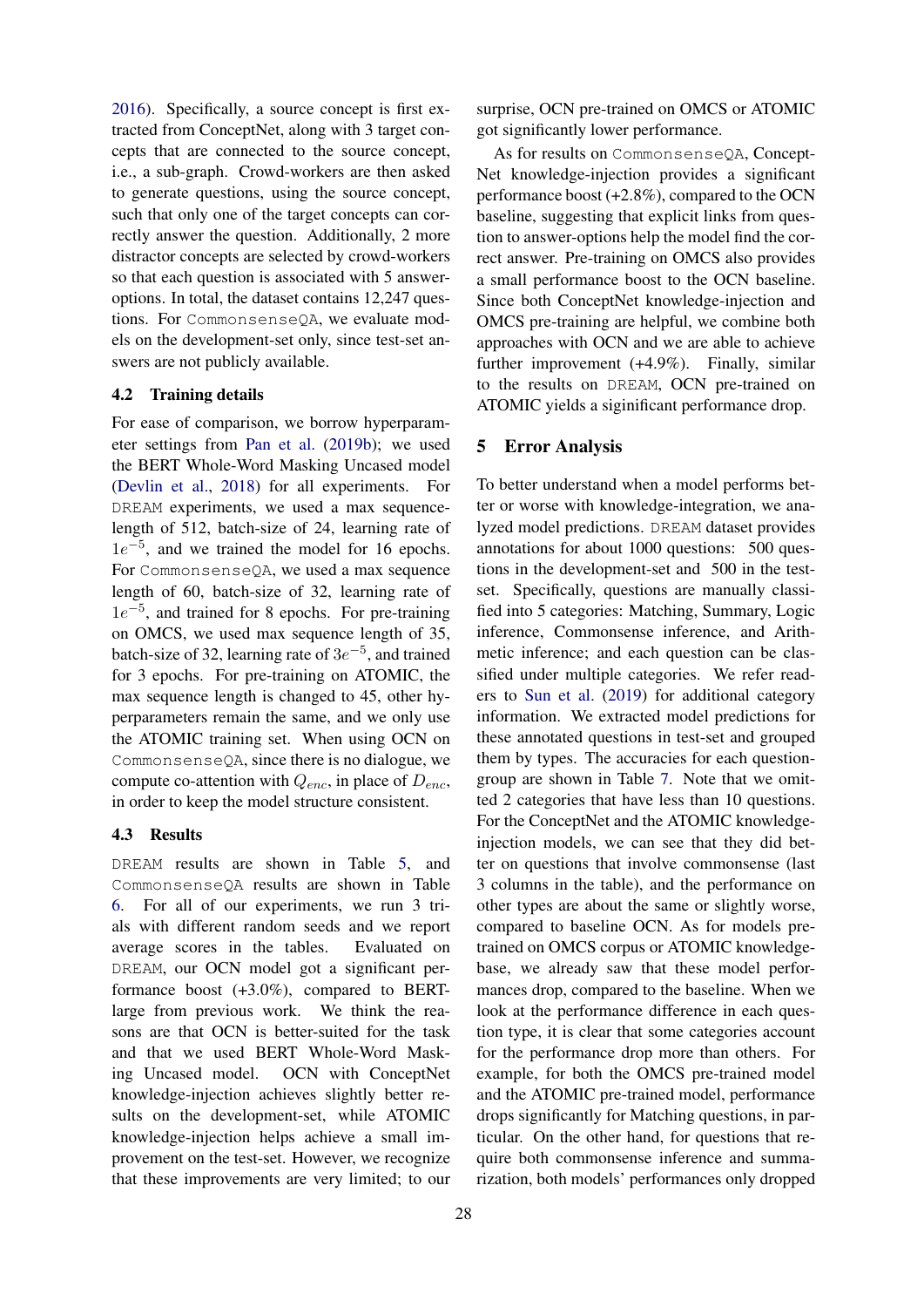<span id="page-7-0"></span>

| Models                   | M(54)         | S(15)         | A+L(11)       | (228).        | $C+L(122)$    | C(14)         | 7+S(60)      |
|--------------------------|---------------|---------------|---------------|---------------|---------------|---------------|--------------|
| ЭCN                      | 88.9          | 86.7          |               | 75 Q          | 60.7          |               | 70.0         |
| $OCN + CN$ injection     | $83.3(-5.6)$  | $86.7(+0.0)$  | 18.2(-9.2)    | $76.8(+0.9)$  | $59.8(-0.9)$  | $64.3(-7.1)$  | $78.3(+8.3)$ |
| $OCN + AT$ injection     | $88.9(+0.0)$  | $80.0(-6.7)$  | $27.3(+0.0)$  | $75.9(+0.0)$  | $66.4(+5.7)$  | $71.4(+0.0)$  | $75(+5.0)$   |
| $OCN + OMCS$ pre-train   | $70.4(-18.5)$ | $73.3(-13.4)$ | $45.4(+18.1)$ | $69.7(-6.2)$  | $48.4(-12.3)$ | $57.1(-14.3)$ | $68.3(-1.7)$ |
| $OCN + ATOMIC$ pre-train | $66.6(-22.3)$ | $86.7(+0.0)$  | 18.2(-9.2)    | $64.0(-11.9)$ | $51.6(-9.1)$  | $42.9(-28.5)$ | $70.0(+0.0)$ |

Table 7: Accuracies for each DREAM question type: M means *Matching*, S means *Summary*, L means *Logic inference*, C means *Commonsense inference*, and A means *Arithmatic inference*. Numbers beside types denote the number of questions of that type.

<span id="page-7-1"></span>

| Models     | AtLoc. $(596)$ | Cau.(194)    | <b>Cap.(109)</b> | Ant.(92)     | H.Pre.(46)   | H.Sub.(39)   | <b>C.Des.(28)</b> | <b>Des.(27</b> |
|------------|----------------|--------------|------------------|--------------|--------------|--------------|-------------------|----------------|
| OCN        | 64.9           | 66.5         | 65.1             | 55.4         | 69.6         | 64.)         |                   | 66.7           |
| $+CN$ inj, | $67.4(+2.5)$   | $70.6(+4.1)$ | $66.1(+1.0)$     | $60.9(+5.5)$ | $73.9(+4.3)$ | $66.7(+2.6)$ | $64.3(+7.2)$      | $77.8(+11.1)$  |
| $+OMCS$    | $68.8(+3.9)$   | $63.9(-2.6)$ | $62.4(-2.7)$     | $60.9(+5.5)$ | $71.7(+2.1)$ | $59.0(-5.1)$ | $64.3(+7.2)$      | $74.1(+7.4)$   |
| +ATOMIC    | $62.8(-2.1)$   | $66.0(-0.5)$ | $60.6(-4.5)$     | 52.2(-3.2)   | $63.0(-6.6)$ | $56.4(-7.7)$ | $60.7(+3.6)$      | $74.1(+7.4)$   |
| $+OMCS+CN$ | $.6(+6.7)$     | $71.6(+5.1)$ | $64.2(+0.9)$     | $59.8(+4.4)$ | $69.6(+0.0)$ | $69.2(+5.1)$ | $75.0(+17.9)$     | $70.4(+3.7)$   |

Table 8: Accuracies for each CommonsenseQA question type: AtLoc. means *AtLocation*, Cau. means Causes, Cap. means *CapableOf*, Ant. means *Antonym*, H.Pre. means *HasPrerequiste*, H.Sub means *HasSubevent*, C.Des. means *CausesDesire*, and Des. means *Desires*. Numbers beside types denote the number of questions of that type.

slightly or did not change. Based on these results, we infer that commonsense knowledge-injection with attention is making an impact on models' weight distributions. The model is able to do better on questions that require commonsense but is losing performance on other types, suggesting a direction for future research in developing more robust (e.g., conditional) injection methods. Moreover, pre-training on knowledge-bases seems to have a larger impact on models' weight distributions, resulting in inferior performance. This weight distribution shift also favors of commonsense, as we see that commonsense types are not affected as much as other types. We also conducted similar analysis for CommonsenseQA. Since all questions in CommonsenseQA require commonsense reasoning, we classify questions based on the ConceptNet relation between the question concept and correct answer concept. The intuition is that the model needs to capture this relation in order to answer the question. The accuracies for each question type are shown in Table [8.](#page-7-1) Note that we have omitted question types that have less than 25 questions. We can see that with ConceptNet relation-injection, all question types got performance boosts, for both OCN model and OCN pre-trained on OMCS, suggesting that knowledge is indeed helpful for the task. In the case of OCN pre-trained on ATOMIC, although the overall performance is much lower than OCN baseline, it is interesting to see that performance for the "Causes" type is not significantly affected. Moreover, performance for "CausesDesire" and "Desires" types actually got much better. As noted by [\(Sap et al.,](#page-9-5) [2019\)](#page-9-5), "Causes" in ConceptNet is similar to "Effects" and "Reac-

tions" in ATOMIC; and "CausesDesire" in ConceptNet is similar to "Wants" in ATOMIC. This result also correlates with our findings from our analysis on DREAM, wherein we found that models with knowledge pre-training perform better on questions that fit knowledge domain but perform worse on others. In this case, pre-training on ATOMIC helps the model do better on questions that are similar to ATOMIC relations, even though overall performance is inferior. Finally, we noticed that questions of type "Antonym" appear to be the hardest ones. Many questions that fall into this category contain negations, and we hypothesize that the models still lack the ability to reason over negation sentences, suggesting another direction for future improvement.

## 6 Discussion

Based on our experimental results and error analysis, we see that external knowledge is only helpful when there is alignment between questions and knowledge-base types. Thus, it is crucial to identify the question type and apply the best-suited knowledge. In terms of knowledge-integration methods, attention-based injection seems to be the better choice for pre-trained language models such as BERT. Even when alignment between knowledge-base and dataset is sub-optimal, the performance would not degrade. On the other hand, pre-training on knowledge-bases would shift the language model's weight distribution toward its own domain, greatly. If the task domain does not fit knowledge-base well, model performance is likely to drop. When the domain of the knowledge-base aligns with that of the dataset perfectly, both knowledge-integration methods bring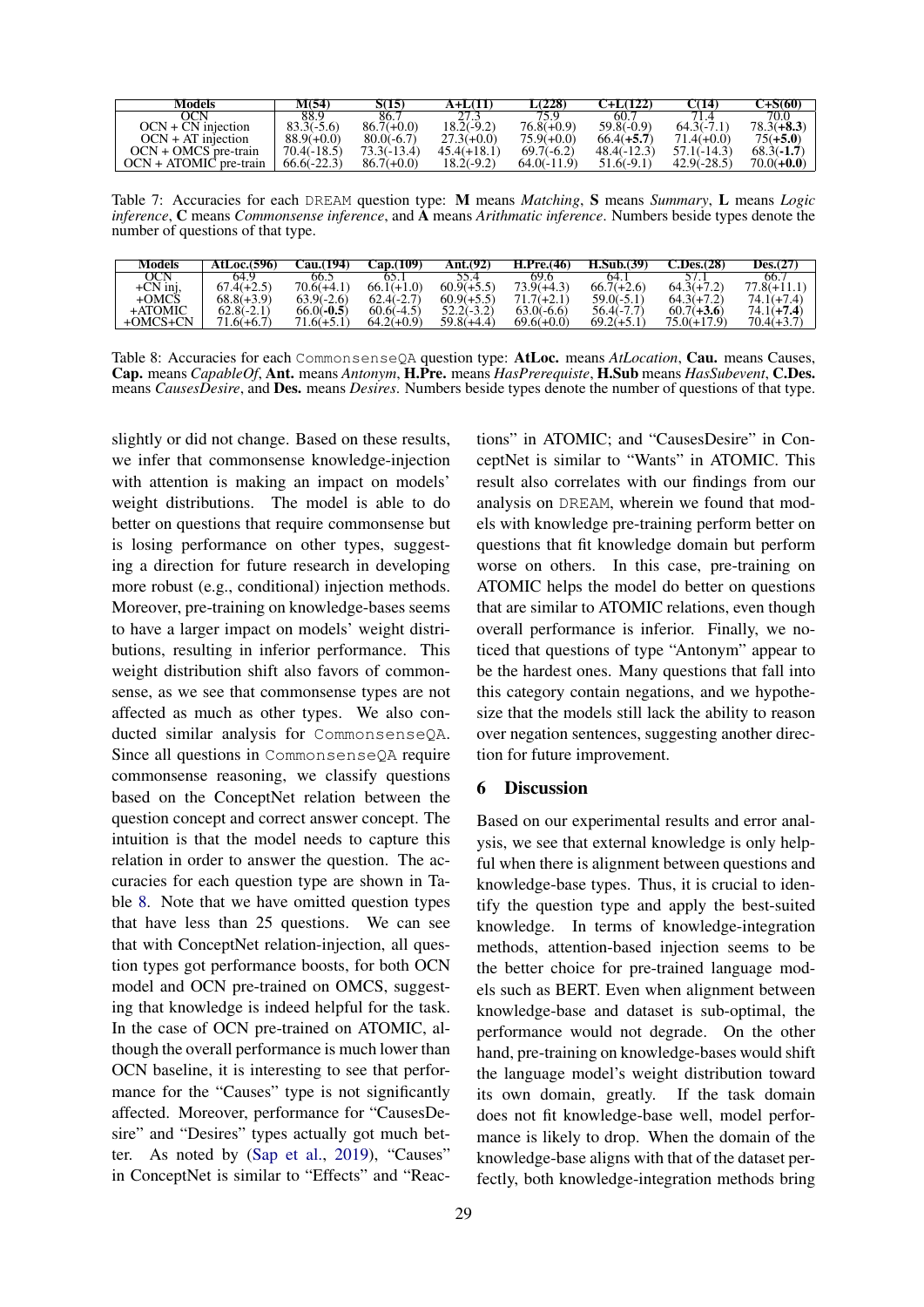performance boosts and a combination of them could bring further gain.

# 7 Future Work

We have presented a survey on two popular knowledge bases (ConceptNet and ATOMIC) and recent knowledge-integration methods (attention and pre-training), on commonsense QA tasks. Evaluation on two QA datasets suggests that alignment between knowledge-bases and datasets plays a crucial role in knowledge-integration. We believe it is worth conducting a more comprehensive study of datasets and knowledge-bases and putting more effort towards defining an auxiliary learning objective, in a constrained-optimization (i.e., multi-task learning) framework, that identifies the type of knowledge required, based on data characteristics. In parallel, we are also interested in building a *global commonsense knowledge base* by aggregating ConceptNet, ATOMIC, and potentially other resources like FrameNet [\(Baker et al.,](#page-8-12) [1998\)](#page-8-12) and MetaNet [\(Dodge et al.,](#page-8-13) [2015\)](#page-8-13), on the basis of a shared-reference ontology (following the approaches described in [\(Gangemi et al.,](#page-8-14) [2010\)](#page-8-14) and [\(Scheffczyk et al.,](#page-9-20) [2010\)](#page-9-20)): the goal would be to assess whether injecting knowledge structures from a semantically-cohesive lexical knowledge base of commonsense guarantees stable model accuracy across datasets.

## **References**

- <span id="page-8-12"></span>Collin F Baker, Charles J Fillmore, and John B Lowe. 1998. The berkeley framenet project. In *Proceedings of the 17th international conference on Computational linguistics-Volume 1*, pages 86–90. Association for Computational Linguistics.
- <span id="page-8-5"></span>Lisa Bauer, Yicheng Wang, and Mohit Bansal. 2018. [Commonsense for generative multi-hop question an](https://doi.org/10.18653/v1/D18-1454)[swering tasks.](https://doi.org/10.18653/v1/D18-1454) In *Proceedings of the 2018 Conference on Empirical Methods in Natural Language Processing*, pages 4220–4230, Brussels, Belgium. Association for Computational Linguistics.
- <span id="page-8-10"></span>Antoine Bosselut, Hannah Rashkin, Maarten Sap, Chaitanya Malaviya, Asli Celikyilmaz, and Yejin Choi. 2019. [COMET: Commonsense transform](https://www.aclweb.org/anthology/P19-1470)[ers for automatic knowledge graph construction.](https://www.aclweb.org/anthology/P19-1470) In *Proceedings of the 57th Annual Meeting of the Association for Computational Linguistics*, pages 4762– 4779, Florence, Italy. Association for Computational Linguistics.
- <span id="page-8-3"></span>Ernest Davis. 2014. *Representations of commonsense knowledge*. Morgan Kaufmann.
- <span id="page-8-11"></span>Jacob Devlin, Ming-Wei Chang, Kenton Lee, and Kristina Toutanova. 2018. Bert: Pre-training of deep bidirectional transformers for language understanding. *arXiv preprint arXiv:1810.04805*.
- <span id="page-8-0"></span>Jacob Devlin, Ming-Wei Chang, Kenton Lee, and Kristina Toutanova. 2019. [BERT: Pre-training of](https://doi.org/10.18653/v1/N19-1423) [deep bidirectional transformers for language under](https://doi.org/10.18653/v1/N19-1423)[standing.](https://doi.org/10.18653/v1/N19-1423) In *Proceedings of the 2019 Conference of the North American Chapter of the Association for Computational Linguistics: Human Language Technologies, Volume 1 (Long and Short Papers)*, pages 4171–4186, Minneapolis, Minnesota. Association for Computational Linguistics.
- <span id="page-8-13"></span>Ellen Dodge, Jisup Hong, and Elise Stickles. 2015. Metanet: Deep semantic automatic metaphor analysis. In *Proceedings of the Third Workshop on Metaphor in NLP*, pages 40–49.
- <span id="page-8-14"></span>Aldo Gangemi, Nicola Guarino, Claudio Masolo, and Alessandro Oltramari. 2010. Interfacing wordnet with dolce: towards ontowordnet. *Ontology and the Lexicon: A Natural Language Processing Perspective*, pages 36–52.
- <span id="page-8-1"></span>Karl Moritz Hermann, Tomas Kocisky, Edward Grefenstette, Lasse Espeholt, Will Kay, Mustafa Suleyman, and Phil Blunsom. 2015. [Teaching ma](http://papers.nips.cc/paper/5945-teaching-machines-to-read-and-comprehend.pdf)[chines to read and comprehend.](http://papers.nips.cc/paper/5945-teaching-machines-to-read-and-comprehend.pdf) In C. Cortes, N. D. Lawrence, D. D. Lee, M. Sugiyama, and R. Garnett, editors, *Advances in Neural Information Processing Systems 28*, pages 1693–1701. Curran Associates, Inc.
- <span id="page-8-4"></span>Jerry R Hobbs, William Croft, Todd Davies, Douglas Edwards, and Kenneth Laws. 1987. Commonsense metaphysics and lexical semantics. *Computational linguistics*, 13(3-4):241–250.
- <span id="page-8-7"></span>Thomas N. Kipf and Max Welling. 2016. [Semi](http://arxiv.org/abs/1609.02907)[supervised classification with graph convolutional](http://arxiv.org/abs/1609.02907) [networks.](http://arxiv.org/abs/1609.02907) *CoRR*, abs/1609.02907.
- <span id="page-8-2"></span>Guokun Lai, Qizhe Xie, Hanxiao Liu, Yiming Yang, and Eduard H. Hovy. 2017. [RACE: large-scale](http://arxiv.org/abs/1704.04683) [reading comprehension dataset from examinations.](http://arxiv.org/abs/1704.04683) *CoRR*, abs/1704.04683.
- <span id="page-8-9"></span>Yoav Levine, Barak Lenz, Or Dagan, Dan Padnos, Or Sharir, Shai Shalev-Shwartz, Amnon Shashua, and Yoav Shoham. 2019. Sensebert: Driving some sense into bert. *ArXiv*, abs/1908.05646.
- <span id="page-8-8"></span>Tao Li and Vivek Srikumar. 2019. [Augmenting neu](https://doi.org/10.18653/v1/P19-1028)[ral networks with first-order logic.](https://doi.org/10.18653/v1/P19-1028) In *Proceedings of the 57th Annual Meeting of the Association for Computational Linguistics*, pages 292–302, Florence, Italy. Association for Computational Linguistics.
- <span id="page-8-6"></span>Bill Yuchen Lin, Xinyue Chen, Jamin Chen, and Xiang Ren. 2019. Kagnet: Knowledge-aware Kagnet: Knowledge-aware graph networks for commonsense reasoning. *ArXiv*, abs/1909.02151.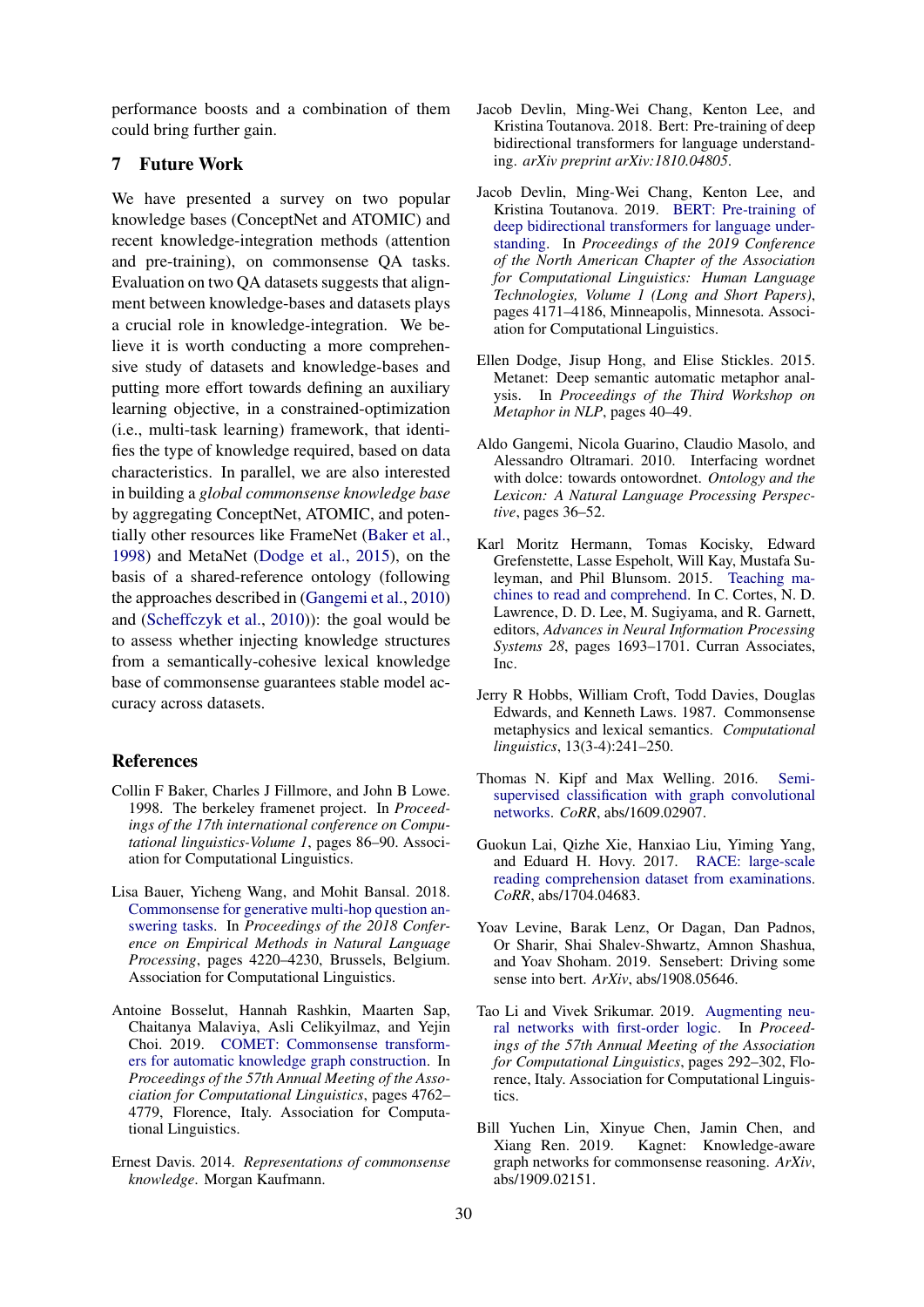- <span id="page-9-1"></span>Yinhan Liu, Myle Ott, Naman Goyal, Jingfei Du, Mandar Joshi, Danqi Chen, Omer Levy, Mike Lewis, Luke Zettlemoyer, and Veselin Stoyanov. 2019. [Roberta: A robustly optimized BERT pretraining](http://arxiv.org/abs/1907.11692) [approach.](http://arxiv.org/abs/1907.11692) *CoRR*, abs/1907.11692.
- <span id="page-9-12"></span>Shangwen Lv, Daya Guo, Jingjing Xu, Duyu Tang, Nan Duan, Ming Gong, Linjun Shou, Daxin Jiang, Guihong Cao, and Songlin Hu. 2019. Graphbased reasoning over heterogeneous external knowledge for commonsense question answering. *ArXiv*, abs/1909.05311.
- <span id="page-9-14"></span>Yukun Ma, Haiyun Peng, and Erik Cambria. 2018. Targeted aspect-based sentiment analysis via embedding commonsense knowledge into an attentive lstm. In *AAAI*.
- <span id="page-9-9"></span>Todor Mihaylov and Anette Frank. 2018. [Knowledge](https://doi.org/10.18653/v1/P18-1076)[able reader: Enhancing cloze-style reading com](https://doi.org/10.18653/v1/P18-1076)[prehension with external commonsense knowledge.](https://doi.org/10.18653/v1/P18-1076) In *Proceedings of the 56th Annual Meeting of the Association for Computational Linguistics (Volume 1: Long Papers)*, pages 821–832, Melbourne, Australia. Association for Computational Linguistics.
- <span id="page-9-10"></span>Alexander Miller, Adam Fisch, Jesse Dodge, Amir-Hossein Karimi, Antoine Bordes, and Jason Weston. 2016. [Key-value memory networks for directly](https://doi.org/10.18653/v1/D16-1147) [reading documents.](https://doi.org/10.18653/v1/D16-1147) In *Proceedings of the 2016 Conference on Empirical Methods in Natural Language Processing*, pages 1400–1409, Austin, Texas. Association for Computational Linguistics.
- <span id="page-9-3"></span>Simon Ostermann, Michael Roth, Ashutosh Modi, Stefan Thater, and Manfred Pinkal. 2018. [SemEval-](https://doi.org/10.18653/v1/S18-1119)[2018 task 11: Machine comprehension using com](https://doi.org/10.18653/v1/S18-1119)[monsense knowledge.](https://doi.org/10.18653/v1/S18-1119) In *Proceedings of The 12th International Workshop on Semantic Evaluation*, pages 747–757, New Orleans, Louisiana. Association for Computational Linguistics.
- <span id="page-9-11"></span>Xiaoman Pan, Kai Sun, Dian Yu, Heng Ji, and Dong Yu. 2019a. [Improving question answering with ex](http://arxiv.org/abs/1902.00993)[ternal knowledge.](http://arxiv.org/abs/1902.00993) *CoRR*, abs/1902.00993.
- <span id="page-9-19"></span>Xiaoman Pan, Kai Sun, Dian Yu, Heng Ji, and Dong Yu. 2019b. [Improving question answering with ex](https://arxiv.org/abs/1902.00993v1)[ternal knowledge.](https://arxiv.org/abs/1902.00993v1) *CoRR*, cs.CL/1902.00993v1.
- <span id="page-9-15"></span>Matthew E. Peters, Mark Neumann, IV RobertL.Logan, Roy Schwartz, Vidur Joshi, Sameer Singh, and Noah A. Smith. 2019. Knowledge enhanced contextual word representations. *ArXiv*, abs/1909.04164.
- <span id="page-9-0"></span>Alec Radford, Jeff Wu, Rewon Child, David Luan, Dario Amodei, and Ilya Sutskever. 2019. Language models are unsupervised multitask learners.
- <span id="page-9-2"></span>Pranav Rajpurkar, Jian Zhang, Konstantin Lopyrev, and Percy Liang. 2016. [SQuAD: 100,000+ questions for](https://doi.org/10.18653/v1/D16-1264) [machine comprehension of text.](https://doi.org/10.18653/v1/D16-1264) In *Proceedings of the 2016 Conference on Empirical Methods in Natural Language Processing*, pages 2383–2392, Austin, Texas. Association for Computational Linguistics.
- <span id="page-9-6"></span>Qiu Ran, Peng Li, Weiwei Hu, and Jie Zhou. 2019. [Op](http://arxiv.org/abs/1903.03033)[tion comparison network for multiple-choice read](http://arxiv.org/abs/1903.03033)[ing comprehension.](http://arxiv.org/abs/1903.03033) *CoRR*, abs/1903.03033.
- <span id="page-9-5"></span>Maarten Sap, Ronan LeBras, Emily Allaway, Chandra Bhagavatula, Nicholas Lourie, Hannah Rashkin, Brendan Roof, Noah A Smith, and Yejin Choi. 2019. Atomic: An atlas of machine commonsense for ifthen reasoning. In *AAAI*.
- <span id="page-9-20"></span>Jan Scheffczyk, Collin F Baker, and Srini Narayanan. 2010. Reasoning over natural language text by means of framenet and ontologies. *Ontology and the lexicon: A natural language processing perspective*, pages 53–71.
- <span id="page-9-16"></span>Min Joon Seo, Aniruddha Kembhavi, Ali Farhadi, and Hannaneh Hajishirzi. 2016. Bidirectional attention flow for machine comprehension. *ArXiv*, abs/1611.01603.
- <span id="page-9-18"></span>Push Singh, Thomas Lin, Erik T. Mueller, Grace Lim, Travell Perkins, and Wan Li Zhu. 2002. [Open](http://dl.acm.org/citation.cfm?id=646748.701499) [mind common sense: Knowledge acquisition from](http://dl.acm.org/citation.cfm?id=646748.701499) [the general public.](http://dl.acm.org/citation.cfm?id=646748.701499) In *On the Move to Meaningful Internet Systems, 2002 - DOA/CoopIS/ODBASE 2002 Confederated International Conferences DOA, CoopIS and ODBASE 2002*, pages 1223–1237, Berlin, Heidelberg. Springer-Verlag.
- <span id="page-9-4"></span>Robyn Speer, Joshua Chin, and Catherine Havasi. 2016. [Conceptnet 5.5: An open multilingual graph](http://arxiv.org/abs/1612.03975) [of general knowledge.](http://arxiv.org/abs/1612.03975) In *AAAI Conference on Artificial Intelligence*.
- <span id="page-9-7"></span>Kai Sun, Dian Yu, Jianshu Chen, Dong Yu, Yejin Choi, and Claire Cardie. 2019. [Dream: A chal](https://www.transacl.org/ojs/index.php/tacl/article/view/1534)[lenge dataset and models for dialogue-based reading](https://www.transacl.org/ojs/index.php/tacl/article/view/1534) [comprehension.](https://www.transacl.org/ojs/index.php/tacl/article/view/1534) *Transactions of the Association for Computational Linguistics*, 7:217–231.
- <span id="page-9-8"></span>Alon Talmor, Jonathan Herzig, Nicholas Lourie, and Jonathan Berant. 2019. [CommonsenseQA: A ques](https://doi.org/10.18653/v1/N19-1421)[tion answering challenge targeting commonsense](https://doi.org/10.18653/v1/N19-1421) [knowledge.](https://doi.org/10.18653/v1/N19-1421) In *Proceedings of the 2019 Conference of the North American Chapter of the Association for Computational Linguistics: Human Language Technologies, Volume 1 (Long and Short Papers)*, pages 4149–4158, Minneapolis, Minnesota. Association for Computational Linguistics.
- <span id="page-9-13"></span>Niket Tandon, Bhavana Dalvi, Joel Grus, Wen-tau Yih, Antoine Bosselut, and Peter Clark. 2018. [Reasoning](https://doi.org/10.18653/v1/D18-1006) [about actions and state changes by injecting com](https://doi.org/10.18653/v1/D18-1006)[monsense knowledge.](https://doi.org/10.18653/v1/D18-1006) In *Proceedings of the 2018 Conference on Empirical Methods in Natural Language Processing*, pages 57–66, Brussels, Belgium. Association for Computational Linguistics.
- <span id="page-9-17"></span>Wenhui Wang, Nan Yang, Furu Wei, Baobao Chang, and Ming Zhou. 2017. [Gated self-matching net](https://doi.org/10.18653/v1/P17-1018)[works for reading comprehension and question an](https://doi.org/10.18653/v1/P17-1018)[swering.](https://doi.org/10.18653/v1/P17-1018) In *Proceedings of the 55th Annual Meeting of the Association for Computational Linguistics (Volume 1: Long Papers)*, pages 189–198, Vancouver, Canada. Association for Computational Linguistics.